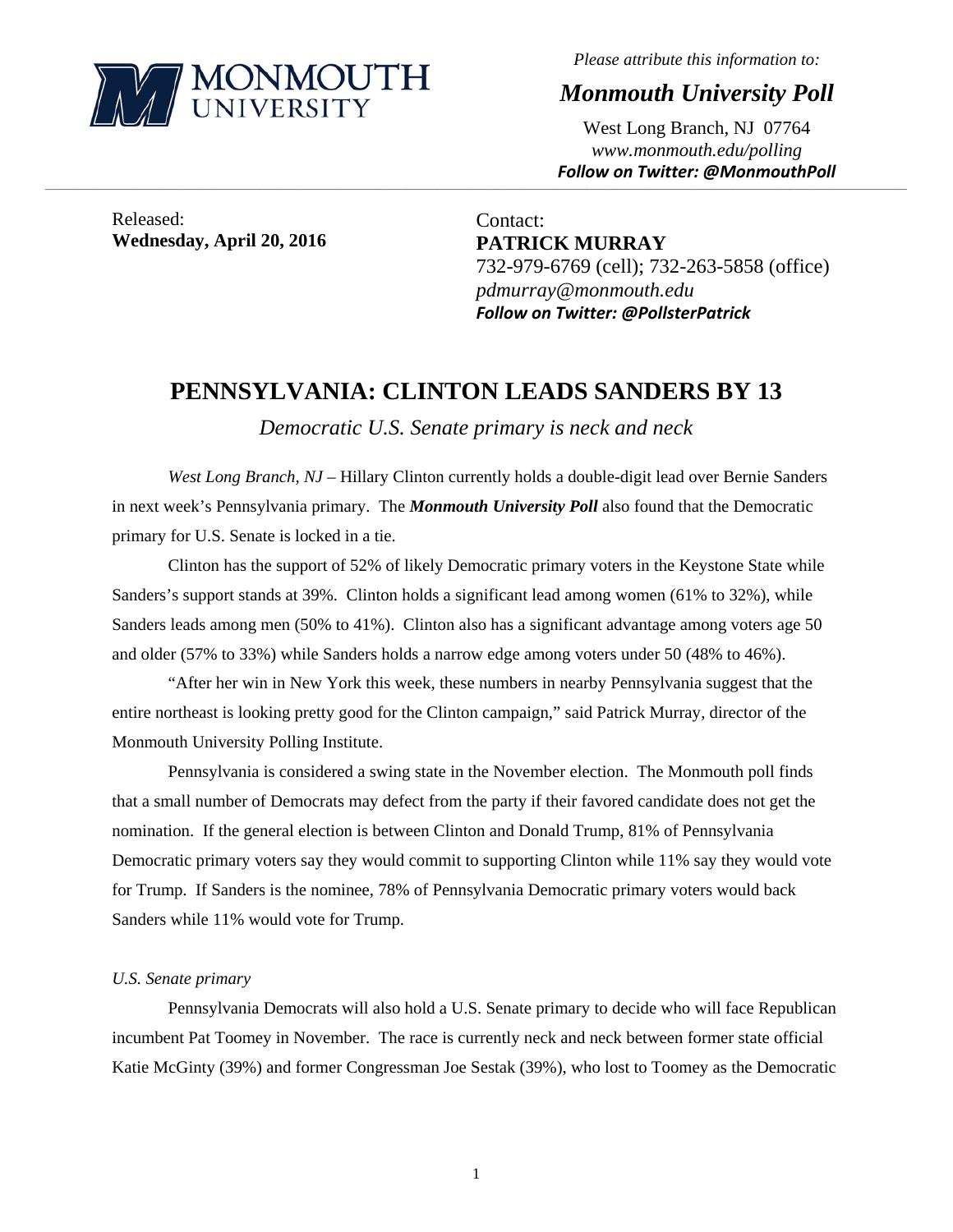nominee in 2010. Braddock mayor John Fetterman earns 4% of voter support and another 18% are undecided.

 McGinty does well in the western third of the state, earning 51% of voter support there to 28% for Sestak and 10% for Fetterman. Sestak does best in the southeastern portion of the state, including Philadelphia and his former Congressional district, earning 45% there to 34% for McGinty and 1% for Fetterman. Sestak also does well in the northeastern and central portions of the state with 43% support to 31% for McGinty, and 3% for Fetterman.

 One wild card in this contest is that the field is unknown to many Democratic primary voters less than a week before they vote. About half have no opinion of Sestak (48%) and McGinty (51%) and 73% have no opinion of Fetterman. However, few voters have a negative opinion of any of the candidates. Sestak has a 46% favorable to 6% unfavorable rating, McGinty has a 44% favorable to 5% unfavorable rating, and Fetterman has a 20% favorable to 6% unfavorable rating.

"There is a lot of room right now for this race to go either way," said Murray.

The *Monmouth University Poll* was conducted by telephone from April 17 to 19, 2016 with 302 Pennsylvania voters likely to vote in the Democratic presidential primary. This sample has a margin of error of  $\pm$ 5.6 percent. The poll was conducted by the Monmouth University Polling Institute in West Long Branch, NJ.

## **DATA TABLES**

*The questions referred to in this release are as follows:*  (\* Some columns may not add to 100% due to rounding.)

1. If the Democratic primary election for president was today, would you vote for – [*NAMES*  **WERE ROTATED** 

|                        | April |
|------------------------|-------|
|                        | 2016  |
| <b>Hillary Clinton</b> | 52%   |
| <b>Bernie Sanders</b>  | 39%   |
| (VOL) Other            | 2%    |
| (VOL) Undecided        | 7%    |
| (n)                    | (302) |

Turning to the U.S. Senate election…

2. If the Democratic primary election for United States Senate was today, would you vote for – [*NAMES WERE ROTATED*]

|                 | April |
|-----------------|-------|
|                 | 2016  |
| Katie McGinty   | 39%   |
| Joe Sestak      | 39%   |
| John Fetterman  | 4%    |
| (VOL) Undecided | 18%   |